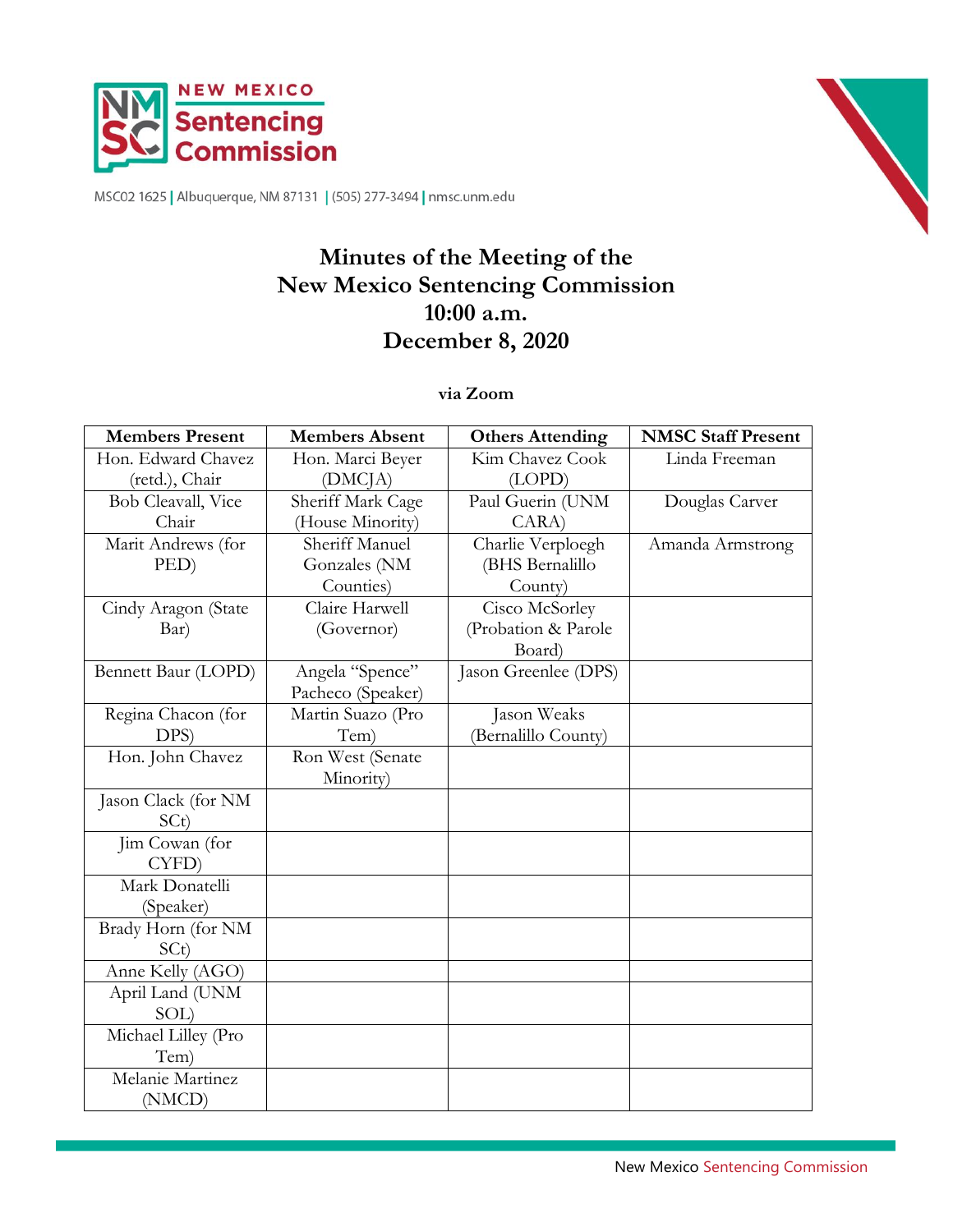| Nina Safier        |  |  |
|--------------------|--|--|
| (Governor)         |  |  |
| David Schmidt (Pro |  |  |
| Tem)               |  |  |
| Clint Wellborn     |  |  |
| (NMDAA)            |  |  |
|                    |  |  |

**I. Welcome and Introductions.** The meeting began at 10:01 a.m. Chair Justice Edward Chavez (retd.) welcomed members, guests, and staff to the meeting.

**II. Approval of minutes for the November 16, 2020 meeting.** The minutes of the meeting were approved, with an amendment to the attendance list, by unanimous vote.

## **III. Staff Report.**

Linda Freeman, Executive Director of the New Mexico Sentencing Commission (NMSC), informed the Commission that:

- the census for the County Detention Reimbursement Act had been completed and accepted at the Department of Finance and Administration;
- later during the week she would be meeting with the Corrections Department regarding an update to the Prison Population Forecast; an updated report was necessitated by the changes in the Corrections population due to the Covid crisis.
- the Intergovernmental Agreements for all of the crime reduction grants had been completed, and two of the five had been signed by all parties; and
- work was continuing on the Commission's various data integration initiatives.

Douglas Carver, Deputy Director, NMSC, informed the Commission that there had been a delay in getting bill drafts from the Legislative Council Service in time for the Courts, Corrections, and Justice Committee (CCJ) meeting, and thus the bill concerning juvenile fines and fees was not ready for the CCJ endorsement meeting.

## **IV. Report from the Reform Committee.**

Executive Director Freeman informed the Commission that the Reform Committee had decided to roll over the work on race and ethnicity data until the next interim. NMSC staff will work on methodology and research best practices to collect such data.

## **V. Bills endorsed by the Courts, Corrections, and Justice Committee.**

Deputy Director Carver informed the Commission that CCJ had endorsed the three Commission-sponsored bills presented to it:

- Adult fines and fees reform;
- Repeal of the Sex Offender Management Board; and
- A \$500,000 appropriation to re-draft the Criminal Code and other criminal statutes.

In addition, CCJ endorsed the following other bills: